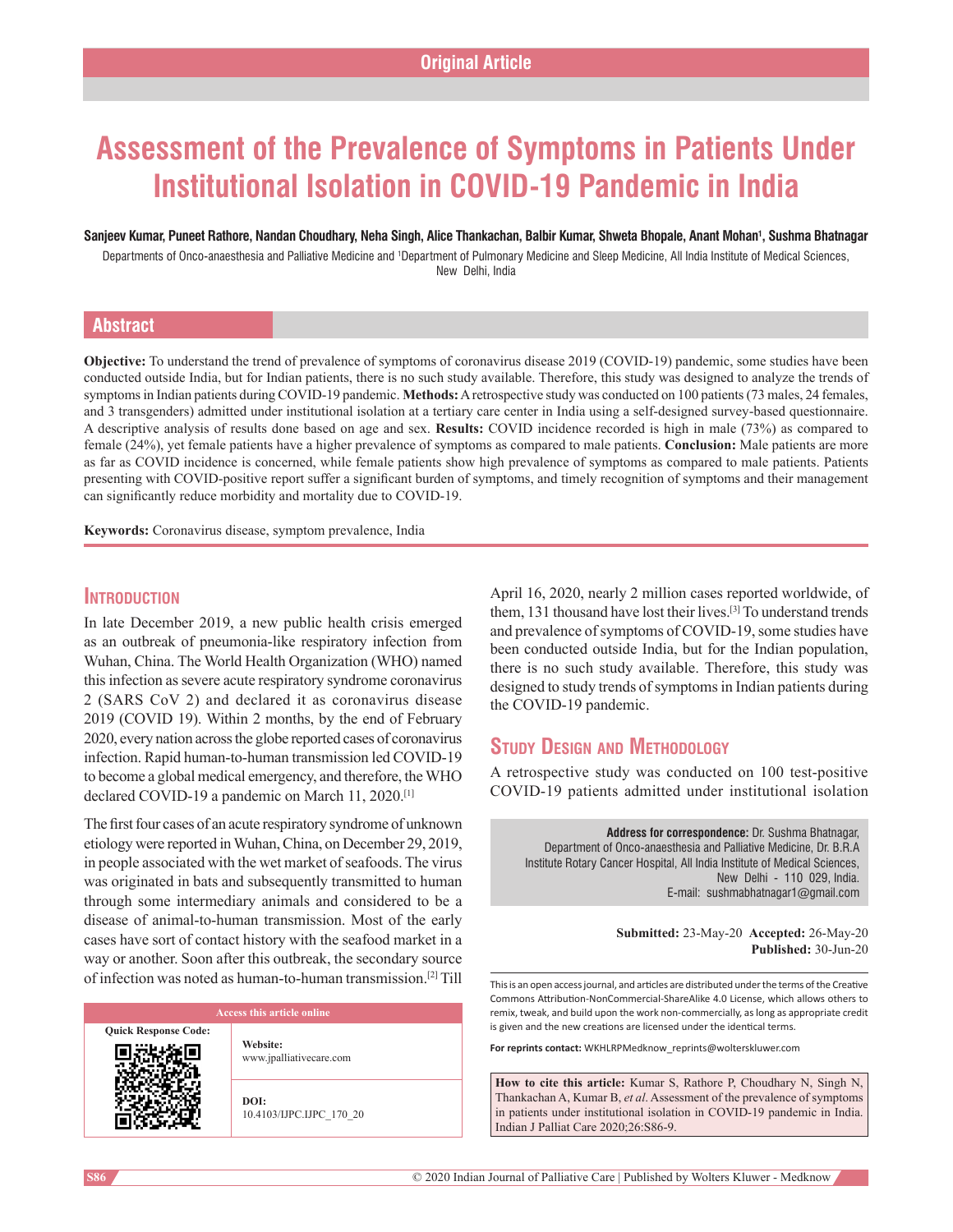during March–April 2020 at a tertiary care center in India. Of 100 patients, 73 were male, 24 were female, and 3 were transgender. Convenient sampling is done, and data are extracted from their medical records and telephonic interviews. A self‑designed survey‑based questionnaire is used to record their symptoms. After extraction of all data by primary investigators a descriptive analysis is done. The result has been analyzed based on age and sex. All patients have been divided into five age groups, i.e., <15 years, 16–30 years, 31–45 years,  $46-60$  years, and  $>60$  years.

# **Results**

The highest symptom prevalence is noted for fever. Fever is prevalent in patients of age group 16–30 years and 31–45 years, showing a 16% prevalence in each. Shortness of breath is prevalent in 13% of the patients 16–30 years' age, 12% in 31–45 years' age group, and 13% in 46–60 years' age group. Sore throat prevalence in 16–30 years is 14%, 31–45 years is 14%, and 46–60 years is 9%. The highest prevalence of shortness of breath, fever, and sore throat is among the patients of 16–30 years and 31–45 years. The least prevalent symptom noted is urticaria which is prevalent in 4% of the patients of 31–45 years' age group. The prevalence of cough is 17% in >60 years' age group patients, while expectoration in >60 years' age group is 2%. About 32% of the patients report fatigue, with a maximum of 13% being in 31–45 years' age group. Myalgia has a maximum of 13% prevalence in 31–45 years' age group patients. The highest prevalence of headache is 9% in patients of age group 31–45 years. Diarrhea, urticaria, and anosmia are the least reported symptoms [Table 1 and Figure 1].

Sex-wise prevalence of symptoms shows a maximum of 35% of the females, 11% of the males, and 2% of the transgenders with fever and a minimum prevalence of 4% of the females with urticaria. About 28% of the males, 14% of the females, and 1% of the transgenders have shortness of breath. Nearly 20% of the males, 18% of the females, and 3% of the transgenders have a sore throat. Cough is prevalent in 28% of the females, 10% of the males, and 3% of the transgenders. Expectoration is seen in 15% of the females and 7% of males. Fatigue is seen in 23% of the females, 8% of the males, and 1% of the transgenders. Myalgia is seen in 18% of the females, 5% of the males, and 1% of the transgenders. Diarrhea and anosmia are seen in 5% of the females, 1% and 3% males, respectively. Although the number



**Figure 1:** Symptom prevalence according to the age **Figure 2:** Symptom prevalence according to the sex

of male patients was more as compared to female patients, fever has shown a 35% prevalence in females as compared to 11% in males. Cough has a 28% prevalence in females as compared to 10% in males. Similarly, myalgia, fatigue, headache, diarrhea, anosmia, and urticarial are more prevalent in females as compared to males [Table 2 and Figure 2].

#### **Discussion**

Clinical manifestation ranges from mild‑to‑severe respiratory symptoms with some even resulting in death.[4] Most common symptoms include fever, cough, myalgia, fatigue, pneumonia, and complicated dyspnea, while the least common symptoms are headache, diarrhea, hemoptysis, running nose, and phlegm producing cough.[4,5] Recovery of mild symptomatic patients occurs within a week, while severe cases experience progressive respiratory failure due to alveolar damage, leading to death.[6] Laboratory values and radiological investigations describe it as low lymphocytes and white blood cell count and new pulmonary infiltrate.[7] The diagnosis of coronavirus disease is made by reverse transcription–polymerase chain reaction, detecting positive nucleic acid of SARS CoV-2 in sputum, throat swab, and secretion of the respiratory tract.<sup>[6,8,9]</sup>

Adhikari et al. conducted a study on COVID-19 patients and reported that most common symptoms include fever, cough, myalgia, fatigue, pneumonia, and complicated dyspnea, while the least common symptoms are headache, diarrhea, hemoptysis, running nose, and phlegm producing cough.<sup>[2]</sup> Lu *et al*. conducted a study to look for nonrespiratory symptoms in COVID-19 patients and described that out of 72,314 COVID‑19 patients, 889 had no symptoms at all. Some patients had mild urticarial.<sup>[10]</sup>

Rasmussen *et al*. conducted a study and reported that frequent manifestations include fever, cough, myalgia headache, and diarrhea. About 17%–29% of hospitalized patients develop respiratory distress syndrome.[11]

Li *et al*. conducted a study on the neuroinvasive potential of SARS CoV2 and described that the most characteristic symptom of COVID-19 is respiratory distress, but in some cases, neurological symptoms such as headache, nausea, and vomiting have also been reported. They reported that some coronaviruses are able to spread via synapse‑connected route to the medullary cardiorespiratory center, and therefore, it can cause respiratory distress and failure.[12]

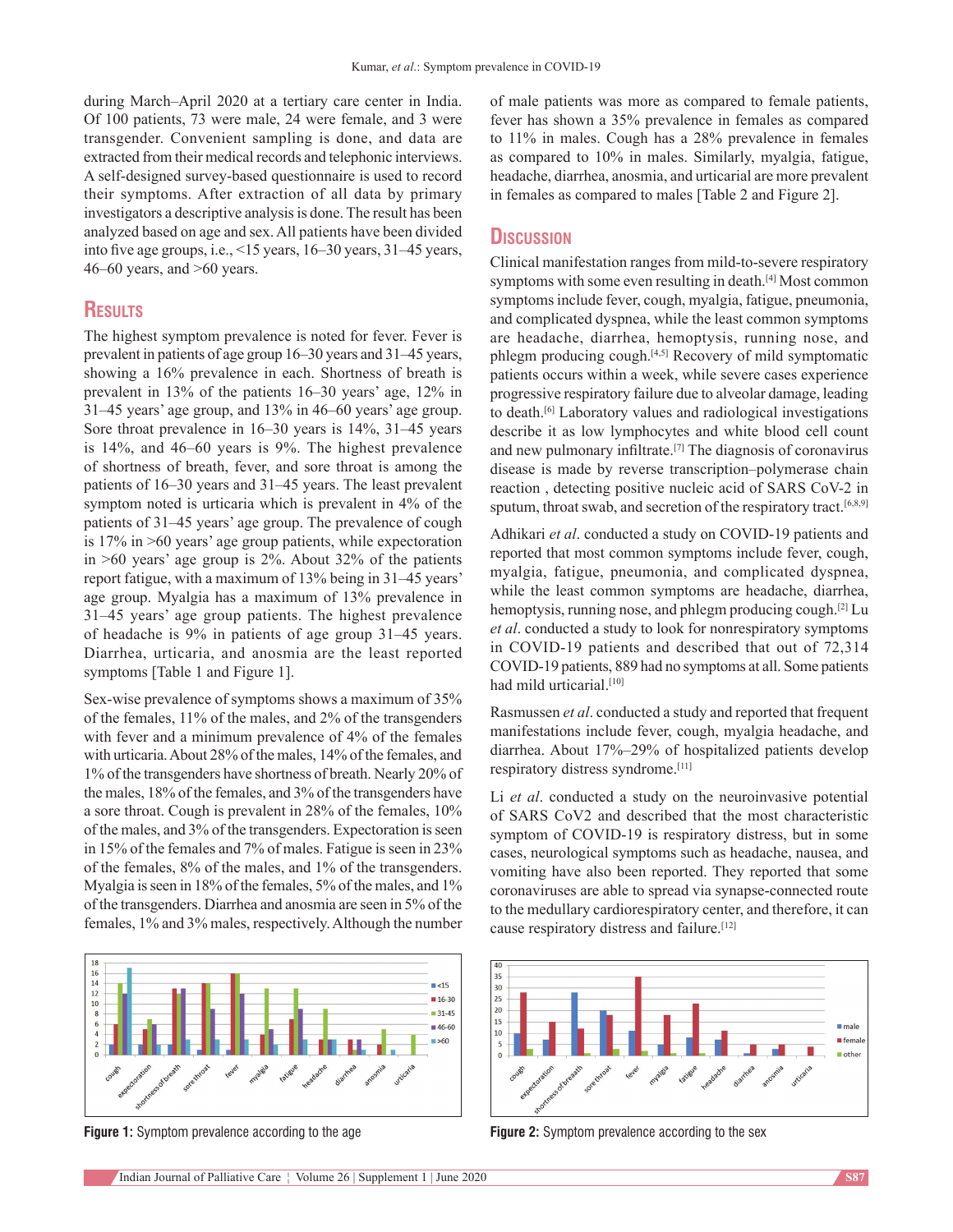| Age<br>(years) | Prevalence of symptoms (%) |                      |                               |                |       |                |                |              |                 |          |                  |
|----------------|----------------------------|----------------------|-------------------------------|----------------|-------|----------------|----------------|--------------|-----------------|----------|------------------|
|                | Cough                      | <b>Expectoration</b> | <b>Shortness</b><br>of breath | Sore<br>throat | Fever | <b>Myalgia</b> | <b>Fatigue</b> | Headache     | <b>Diarrhea</b> | Anosmia  | <b>Urticaria</b> |
| $\leq$ 15      |                            |                      |                               |                |       |                | $\theta$       | $\mathbf{0}$ |                 | $\Omega$ |                  |
| $16 - 30$      | 6                          |                      | 13                            | 14             | 16    | 4              |                |              |                 |          |                  |
| $31 - 45$      | 14                         |                      | 12                            | 14             | 16    | 13             | 13             | 9            |                 |          | 4                |
| $46 - 60$      | 12                         |                      | 13                            |                | 12    |                | 9              |              |                 | $\theta$ |                  |
| >60            | 17                         |                      |                               |                | 3     |                |                |              |                 |          |                  |

### **Table 1: Prevalence of symptoms according to the age group**

#### **Table 2: Prevalence of symptom according to the sex**

| Sex    | Prevalence of symptoms (%) |                      |                               |                |       |         |                |          |                 |         |                  |
|--------|----------------------------|----------------------|-------------------------------|----------------|-------|---------|----------------|----------|-----------------|---------|------------------|
|        | Couah                      | <b>Expectoration</b> | <b>Shortness</b><br>of breath | Sore<br>throat | Fever | Myalgia | <b>Fatique</b> | Headache | <b>Diarrhea</b> | Anosmia | <b>Urticaria</b> |
| Male   | 10                         |                      | 28                            | 20             |       |         |                |          |                 |         |                  |
| Female | 28                         | 15                   | 14                            | 18             | 35    | 18      | 23             |          |                 |         | 4                |
| Other  |                            | $\Omega$             |                               |                |       |         |                |          |                 |         |                  |

Kotfis and Skonieczna‑Żydecka conducted a study on gastrointestinal symptoms in COVID‑19 patients and found to have a less common prevalence of gastrointestinal symptoms which include nausea, vomiting, abdominal discomfort, and diarrhea.[13] Wu *et al*. conducted a study on ocular manifestations of COVID‑19 patients and reported that 31.6% of the patients with 95% confidential interval had ocular manifestations consistent with conjunctivitis, including conjunctival hyperemia, chemosis, epiphora, or increased secretions.<sup>[14]</sup>

Sun *et al*. conducted a study on the pediatric population of Wuhan aged between 2 months and 15 years and described that the most common symptom in this population is polypnea, followed by fever and cough.[15]

Several public health measures can be adopted to prevent transmission of infection. Case isolation, identification and follow‑up of contacts, environmental disinfection, and use of personal protective equipment are considered to be protective and effective in the prevention of disease transmission.<sup>[16]</sup>

To date, there is no specific antiviral treatment available for coronavirus disease. Recommended treatment is symptomatic and supportive. $[4,5]$  Apart from it, reducing hospital-acquired infections and prior psychological intervention is also effective in the treatment of COVID-19.<sup>[17,18]</sup> Since there is no vaccine available till date, the best prevention of the disease is to avoid exposure to the virus.<sup>[19]</sup>

# **Conclusion**

Male patients are more as far as COVID incidence is concerned, while female patients show a high prevalence of symptoms as compared to male patients. Patients presenting with COVID-positive report suffer a significant burden of symptoms, and timely recognition of symptoms and their

management can significantly reduce morbidity and mortality due to COVID-19.

#### **Limitation of the study**

It is a study conducted at a tertiary care isolation center. Therefore, it may not estimate the exact prevalence of symptoms for the population.

#### **Financial support and sponsorship** Nil.

#### **Conflicts of interest**

There are no conflicts of interest.

#### **References**

- 1. WHO Director-General's opening remarks at the media briefing on COVID-19 - 11 March 2020 [Internet]. Who.int. 2020. Available from: https://www.who.int/dg/speeches/detail/who-director-general-sopening-remarks-at-the-media-briefing-on-covid-19---11-march-2020. [Last cited 2020 Jun 18].
- 2. Adhikari SP, Meng S, Wu YJ, Mao YP, Ye RX, Wang QZ, *et al*. Epidemiology, causes, clinical manifestation and diagnosis, prevention and control of coronavirus disease (COVID-19) during the early outbreak period: A scoping review. Infect Dis Poverty 2020;9:29.
- 3. WHO COVID-19 Dashboard. Covid 19. Available from: https:// covid19.who.int/. [Last accessed on 2020 Apr 17].
- 4. CDC. 2019 Novel Coronavirus, Wuhan, China; 2020. Available from: https://www.cdc.gov/coronavirus/2019-nCoV/summary.html. [Last accessed on 2020 Feb 01].
- 5. Huang C, Wang Y, Li X, Ren L, Zhao J, Hu Y, *et al*. Clinical features of patients infected with 2019 novel coronavirus in Wuhan, China. Lancet 2020;395:497-506.
- 6. Yi Y, Lagniton PN, Ye S, Li E, Xu RH. COVID-19: What has been learned and to be learned about the novel coronavirus disease. Int J Biol Sci. 2020;16:1753-66. Published online 2020 Mar 15.
- 7. Li Q, Guan X, Wu P, Wang X, Zhou L, Tong Y, *et al*. Early transmission dynamics in Wuhan, China, of novel coronavirus-infected pneumonia. N Engl J Med 2020;382:1199-207.
- 8. Feng H, Liu Y, Lv M, Zhong J. A case report of COVID-19 with false negative RT-PCR test: Necessity of chest CT. Jpn J Radiol 2020;38:409-10. doi:10.1007/s11604-020-00967-9.